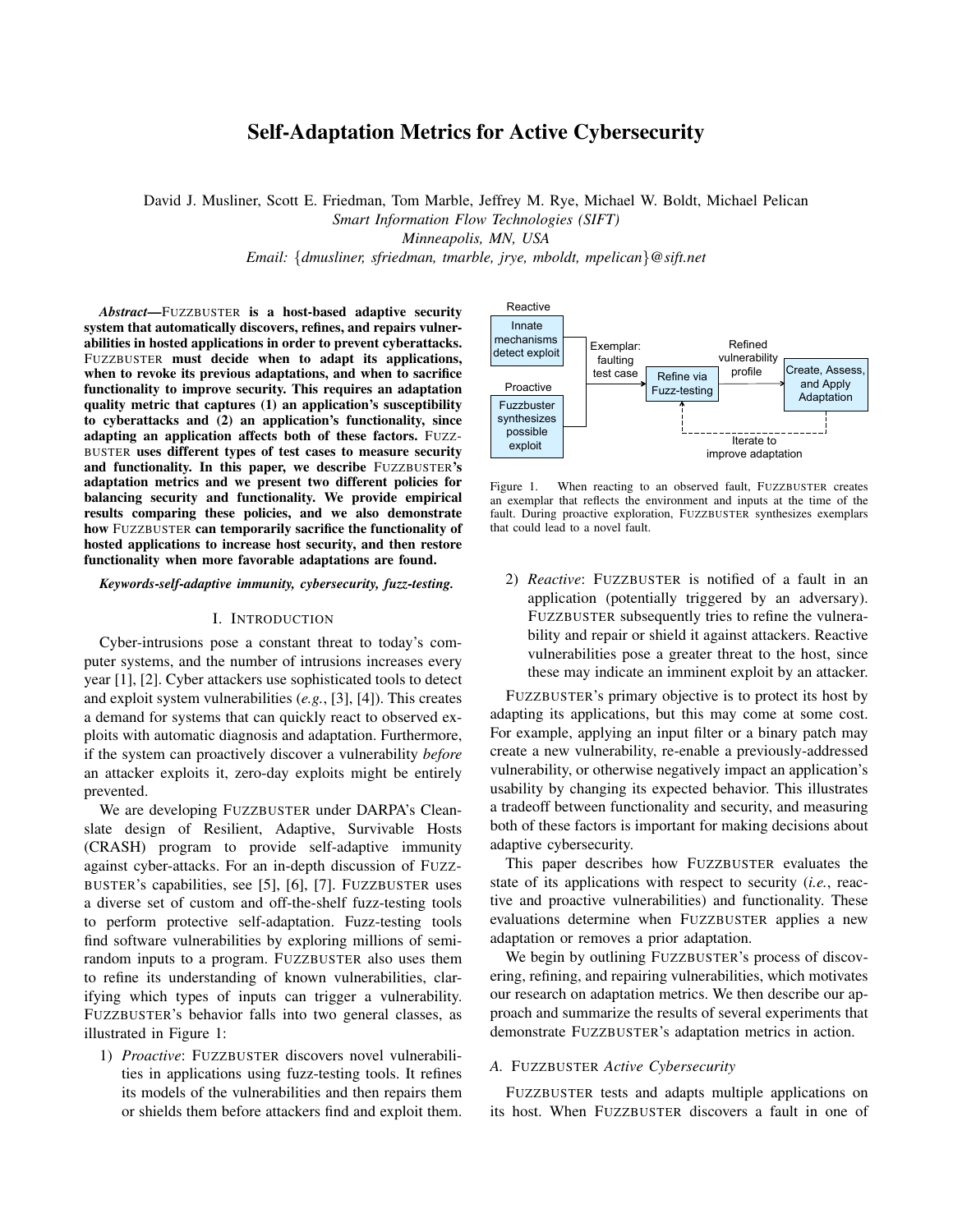these applications— or when it is notified of a fault by its host— it represents the fault as an *exemplar* that contains information about the system's state when it faulted, as shown in Figure 1.

An exemplar includes information for replicating the fault, such as environment variables and data passed as input (*e.g.*, via sockets or stdin) to the faulting application. Some of this data may be unrelated to the underlying vulnerability (*e.g.*, the fault might be replicated without a specific environment variable binding). FUZZBUSTER uses the fuzz-testing tools in Table I to incrementally refine the exemplar, trying to characterize the minimal inputs needed to trigger the fault. Since time and processing power is limited, FUZZBUSTER uses a greedy meta-control strategy [7] to orchestrate these tools.

Refinement is an iterative process, where each task improves the *vulnerability profile* that FUZZBUSTER uses to characterize the vulnerability. The refinement process turns the initial (often over-specific) vulnerability profile into a more accurate and general profile.

FUZZBUSTER has several general adaptation capabilities, including input filters, environment variable filters, and source-code repair and recompilation. These protect against entire classes of exploits that may be encountered in the future. FUZZBUSTER uses each of these by (1) constructing the adaptation, (2) assessing the adaptation by temporarily applying it for test runs, and (3) applying the adaptation to the production application if it is deemed beneficial. FUZZ-BUSTER may apply multiple adaptations to an application to repair a single underlying vulnerability.

Note that FUZZBUSTER can create and apply adaptations *during* the vulnerability refinement process. So FUZZ-BUSTER can dynamically balance security against functionality, applying over-general adaptations initially to quickly shield a vulnerability, and then developing more specific and functionality-preserving adaptations as time permits [7].

In the next section, we describe FUZZBUSTER's metrics for evaluating new and existing adaptations and deciding when to apply, ignore, or remove them. We then present experimental evidence that these adaptation metrics help balance functionality with security.

#### II. ASSESSING ADAPTATIONS

FUZZBUSTER's adaptation metrics are based on *test cases*: mappings from application inputs (*e.g.*, sockets, stdin, command-line arguments, and environment variables) to application outputs (*e.g.*, stdout and return code). A *faulting test case* terminates with an error code or its execution time exceeds a set timeout parameter, while a *non-faulting test case* terminates gracefully. FUZZBUSTER stores three sets of test cases for each application under its control:

1) *Non-faulting test cases* (N). These test cases did not cause a fault when they were initially encountered. They include non-faulting test cases that FUZZ-

Table I FUZZ-TESTING TOOLS AND OTHER ACTIONS IN FUZZBUSTER.

*Discovery* actions replicate and discover vulnerabilities:

- replicate-fault: Given an exemplar from the host, replicate the fault under FUZZBUSTER's control.
- gen-exemplar: Generate an exemplar that might produce a fault.
- fuzz-2001: Generate random binary data and use it as input for stdin, file i/o, or command arguments.
- cross-fuzz: Use Javascript and the DOM to fuzz-test web browsers.
- wfuzz: Fuzz-test web servers with templated attacks.

*Refinement* actions improve vulnerability profiles:

- env-var: Identify environment variables that are necessary for a fault.
- smallify: Semi-randomly remove data from the faulting input to find faulting substring(s).
- div-con: Binary search for a smaller faulting input.
- line-relev: Remove unnecessary lines from multi-line faulting input.
- find-regex: Compute a regular expression to capture the faulting input.
- insert-chars: Insert characters to generalize regular expressions.
- crest: Given source code, use concolic search to find constraints on the faulting input [8].

*Adaptation* actions deploy a shield or repair a vulnerability:

- create-patch: Given a vulnerability profile, create a patch to filter input channels and environment variables.
- verify-patch: Assess a patch created by create-patch to ensure that it outperforms a security baseline.
- apply-patch: Apply a verified patch.
- evolve-patch: Given source code, use GenProg [9] to evolve a new non-faulting program source and binary.

BUSTER has created internally and non-faulting test cases that were supplied with an application for regression testing.  $N^+$  is the subset of non-faulting test cases N with correct behavior (*i.e.*, output and return code), given some adaptations.

- 2) *Reactive faulting test cases* (R). These include reactive exemplars reported by FUZZBUSTER's host (see Figure 1) and other faulting test cases encountered while refining a reactive exemplar. Since these reflect a fault that FUZZBUSTER itself did not originally trigger, the underlying vulnerability may be known by adversaries.  $R^+$  is the subset of reactive faulting test cases that are no longer faulting, given some adaptations.
- 3) *Proactive faulting test cases* (P). These include proactive exemplars discovered by FUZZBUSTER (see Figure 1) and other faulting test cases encountered while refining a proactive exemplar. The underlying vulnerability is less likely to be known by adversaries than in the reactive case.  $P^+$  is the subset of proactive faulting test cases that are no longer faulting, given some adaptations.

Before FUZZBUSTER has discovered faults or been no-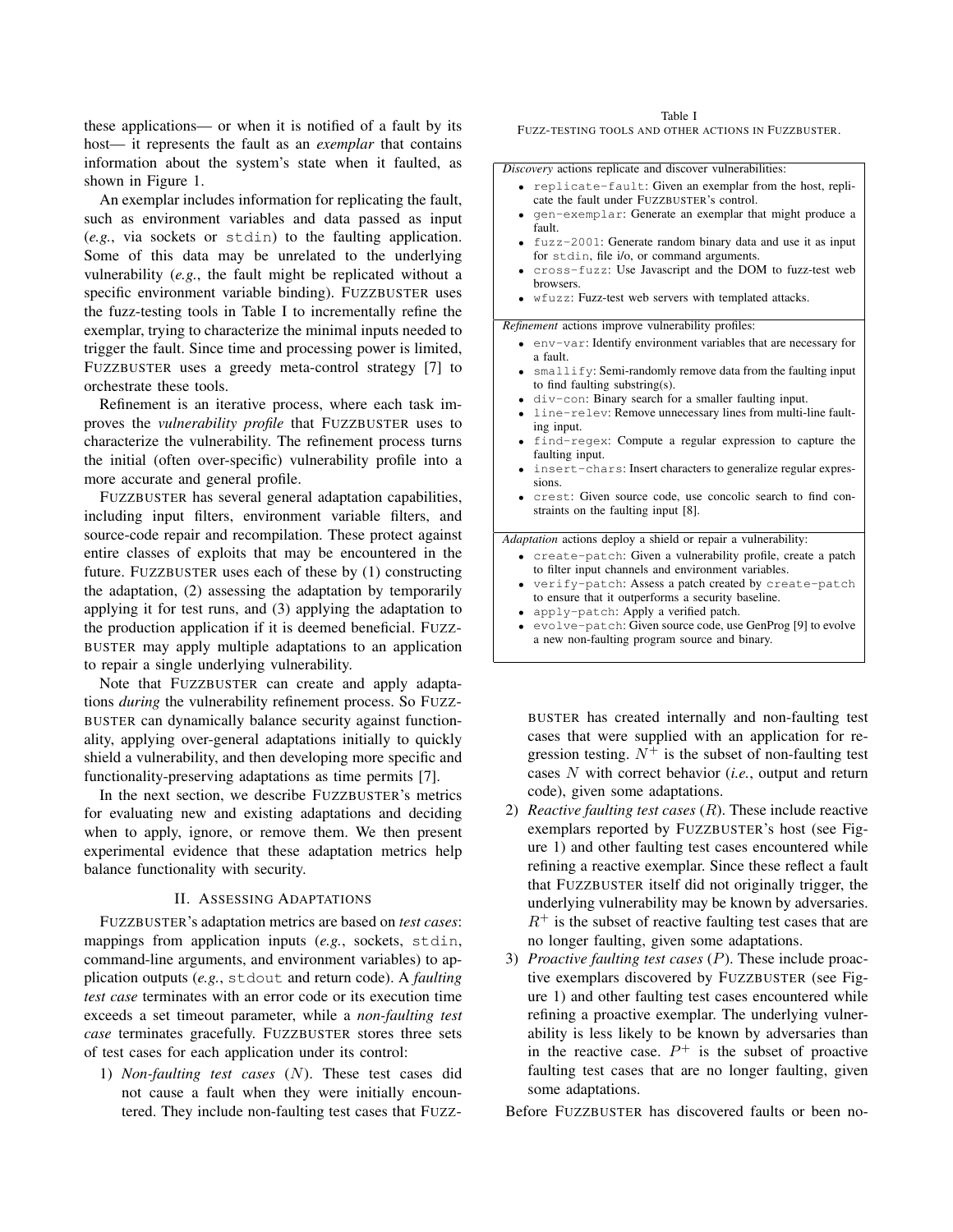tified of faults, there are no faulting test cases, so  $R =$  $P = R^+ = P^+ = \emptyset$  for all applications. As FUZZBUSTER proactively fuzzes its applications, many inputs will not fault, so the  $N$  sets will grow. As FUZZBUSTER encounters proactive and reactive faults, the  $R$  and  $P$  sets will grow, and as FUZZBUSTER subsequently refines these vulnerabilities (*e.g.*, by creating smaller faulting test cases), those sets will continue to grow.

FUZZBUSTER applies and removes adaptations to extend the sets  $R^+$ ,  $P^+$ , and  $N^+$ . We have implemented two separate policies that guide FUZZBUSTER's adaptation behavior. We outline these policies and then describe experiments to evaluate their effectiveness.

## *A. Strict adaptation policy*

Under the *strict* adaptation policy, when FUZZBUSTER creates an adaptation, it temporarily applies the adaptation and runs all of the non-faulting test cases  $N$  and the subset of faulting test cases (in  $P$  and  $R$ ) that correspond to the current vulnerability profile. The adaptation is applied if it meets both of the following criteria:

- 1) All of the non-faulting test cases retain the same output and return code (*i.e.*,  $N^+ = N$ ).
- 2) All of the faulting test cases are repaired.

Consequently, this policy only allows adaptations that are complete repairs and that preserve all known functionality, as determined by the test cases available. Once an adaptation is applied, it is never removed.

#### *B. Relaxed adaptation policy*

The *relaxed* policy allows FUZZBUSTER to sacrifice functionality to fix faulting test cases. Under the relaxed policy, fixing reactive faults (extending  $R^+$ ) is highest priority, fixing proactive faults (extending  $P^+$ ) is next, and maintaining the behavior of non-faulting test cases (extending or maintaining  $N^+$ ) is lowest priority. FUZZBUSTER uses a dominant comparison function to compare application states, so it will apply or remove an adaptation to increase the size of  $R^+$  regardless of the effect on  $P^+$ , and likewise for  $P^+$ and  $N^{+}$ . So, when FUZZBUSTER compares two application states  $s_1 = \langle R_1^+, P_1^+, N_1^+ \rangle$  and  $s_2 = \langle R_2^+, P_2^+, N_2^+ \rangle$ :

$$
if (R_1^+ > R_2^+) s_1 > s_2
$$
  
\n
$$
if (R_1^+ = R_2^+) \land (P_1^+ > P_2^+) s_1 > s_2
$$
  
\n
$$
if (R_1^+ = R_2^+) \land (P_1^+ = P_2^+) \land (N_1^+ > N_2^+) s_1 > s_2
$$
  
\n
$$
if (R_1^+ = R_2^+) \land (P_1^+ = P_2^+) \land (N_1^+ = N_2^+) s_1 = s_2
$$
  
\n
$$
else s_2 > s_1
$$
\n(1)

This allows FUZZBUSTER to compute strong  $(e.g., s_1 >$  $s_2$ ) and equal (*e.g.*,  $s_1 = s_2$ ) preferences between application states.

Before FUZZBUSTER applies an adaptation, it (1) computes the current application state  $s$  over test cases,  $(2)$  temporarily applies the adaptation and computes the resulting application state  $s'$ , and (3) applies the adaptation if and only if  $s' > s$ . This means that each adaptation must provide some security or functionality benefit.

Furthermore, after a new adaptation is applied, FUZZ-BUSTER evaluates previously-applied adaptations for removal, by  $(1)$  computing the current application state s, (2) temporarily removing the adaptation in question and computing the resulting state  $s'$ , and (3) removing it if and only if  $s' \geq s$ . This means each adaptation must *continally* provide security or functionality benefits, otherwise it will be removed.

We next describe experiments that compare these policies and illustrate the tradeoff of security and functionality.

#### III. EXPERIMENTS

We describe an empirical evaluation to compare strict and relaxed adaptation policies, and then we describe a scenario where FUZZBUSTER uses the relaxed policy to temporarily sacrifice functionality to increase security.

For all of these experiments, we provided FUZZBUSTER with a faulty version of dc, a Unix calculator program. This version of dc causes a segmentation fault when either (1) the modulo (%) operator is executed with at least two numbers on the stack or (2) base conversion is attempted with at least two numbers on the stack. Since many different input sequences will produce the fault, we do not expect a single adaptation to address the entire space of faults.

We also provided FUZZBUSTER 25 non-faulting test cases for  $dc$  to seed the  $N$  set, with the modulo and base conversion test cases removed, so that  $N = N^{+}$ . These were gathered from examples in the dc manual and the Wikipedia dc entry.

## *A. Comparing strict and relaxed policies*

We ran FUZZBUSTER in strict mode and then in relaxed mode for 45 minutes using the experimental setup described above. In both cases, FUZZBUSTER uses its discovery tools to find vulnerabilities, its refinement tools to characterize the vulnerabilities, and its adaptation tools to create, assess, and apply adaptations.

*1) Strict results:* Figure 2 shows the results of FUZZ-BUSTER's strict policy. The solid red line plots  $|P|$ , the number of proactive faulting test cases found over time, due to discovery tasks and refinement tasks. The dashed red line plots  $|P^+|$ , the number of proactive test cases fixed over time due to adaptations. Both of these sets increase monotonically, and by definition,  $|P|$  is the upper bound of  $|P^+|$ . The gap between  $|P^+|$  and  $|P|$  illustrates the share of test cases that FUZZBUSTER cannot repair under the strict policy over time. We call the area covered by this gap over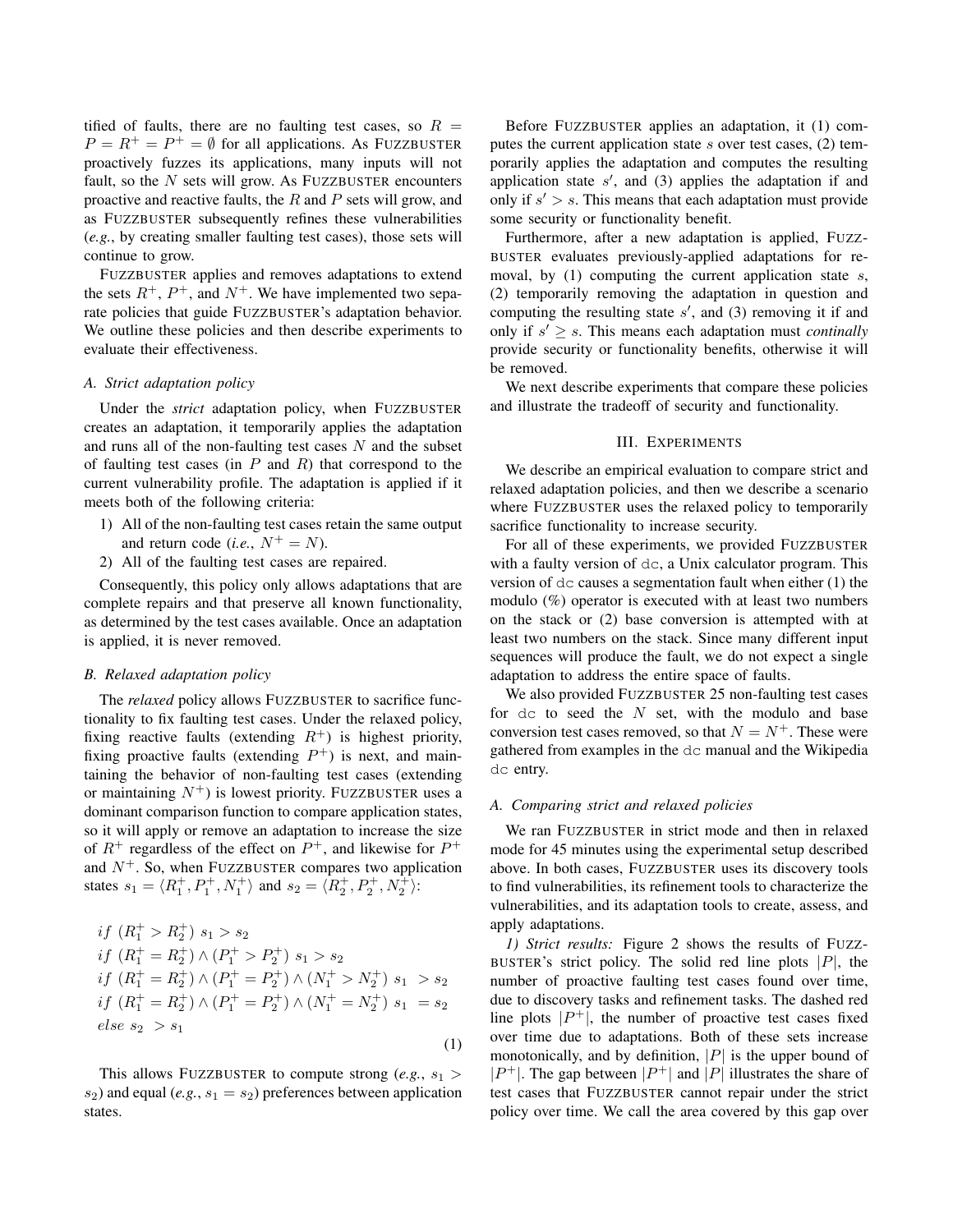

Figure 2. FUZZBUSTER uses the strict policy to preserve its applications' functionality throughout the course of protective adaptation.

time the *exposure* of the host to the vulnerability in question. Ideally, FUZZBUSTER will minimize this exposure.

By definition, the strict policy preserves all functionality of the application (*i.e.*,  $|N^+| = |N|$ ), so we do not plot non-faulting test cases in Figure 2.

Adaptations are numbered sequentially, starting with "Patch 1" and increasing with each adaptation created. As shown in Figure 2, FUZZBUSTER created over 109 adaptations in 45 minutes, but only 11 passed the strict assessment criteria and were subsequently applied.

*2) Relaxed results:* Figure 3 shows the results of the relaxed policy. This is plotted identically to the strict results, except we also include the blue non-faulting dataset: the solid blue line plots  $|N|$ , the number of non-faulting test cases present; and the dotted blue line plots  $|N^+|$ , the number of non-faulting test cases with correct behavior. Non-faulting test cases are accrued over time by running discovery tasks that do not produce faults. The gap between  $|N|$  and  $|N^+|$  represents the *loss of functionality* over time. Like the exposure gap, we want to minimize the functionality gap.



Figure 3. FUZZBUSTER uses the relaxed policy to sacrifice functionality for the sake of improving security.

As shown in Figure 3, FUZZBUSTER incurs a loss of functionality to remedy its exposure. More specifically, it sacrifices up to 10% of its non-faulting test cases to fix faulting test cases, and it restores the behavior of erronous non-faulting test-cases at multiple points, *e.g.*, around 600s and 950s.

There are several key differences between the strict and relaxed results:

- The  $P^+$ -to- $P$  exposure gap is much smaller in relaxed mode than in strict mode, indicating more protection over time in relaxed mode.
- In relaxed mode, FUZZBUSTER applied 18 of 35 (51%) created adaptations, compared to 11 of 109 (10%) in strict mode. This means that relaxed mode wasted less time constructing unused adaptations.
- At the end of each run, relaxed mode yields  $|P|$  = 110 total faulting test cases, and strict mode yields  $|P| = 245$  total faulting test cases. This is because FUZZBUSTER was unable to apply as many adaptations, so it discovered more variations of similar faulting test cases.

In relaxed mode, FUZZBUSTER does not fully restore dc's functionality by the end of the 45 minute trial, nor does it restore the functionality after six hours – it retains a 10% loss of functionality. We discuss ideas for improvement in our conclusion.

## *B. Sacrificing and restoring functionality*

We also ran FUZZBUSTER with a more agressive adaptation creation strategy, where its filters remove significantly more input. Figure 4 shows FUZZBUSTER's results after ten minutes, where overgeneral adaptations are applied to agressively close the exposure gap with considerable loss of functionality.

The graph is annotated to indicate where adaptations are applied to increase security, and where they are revoked to regain functionality.



Figure 4. FUZZBUSTER uses the relaxed policy to apply overgeneral patches that temporarily sacrifice functionality. These patches are later revoked once more accurate adaptations are applied.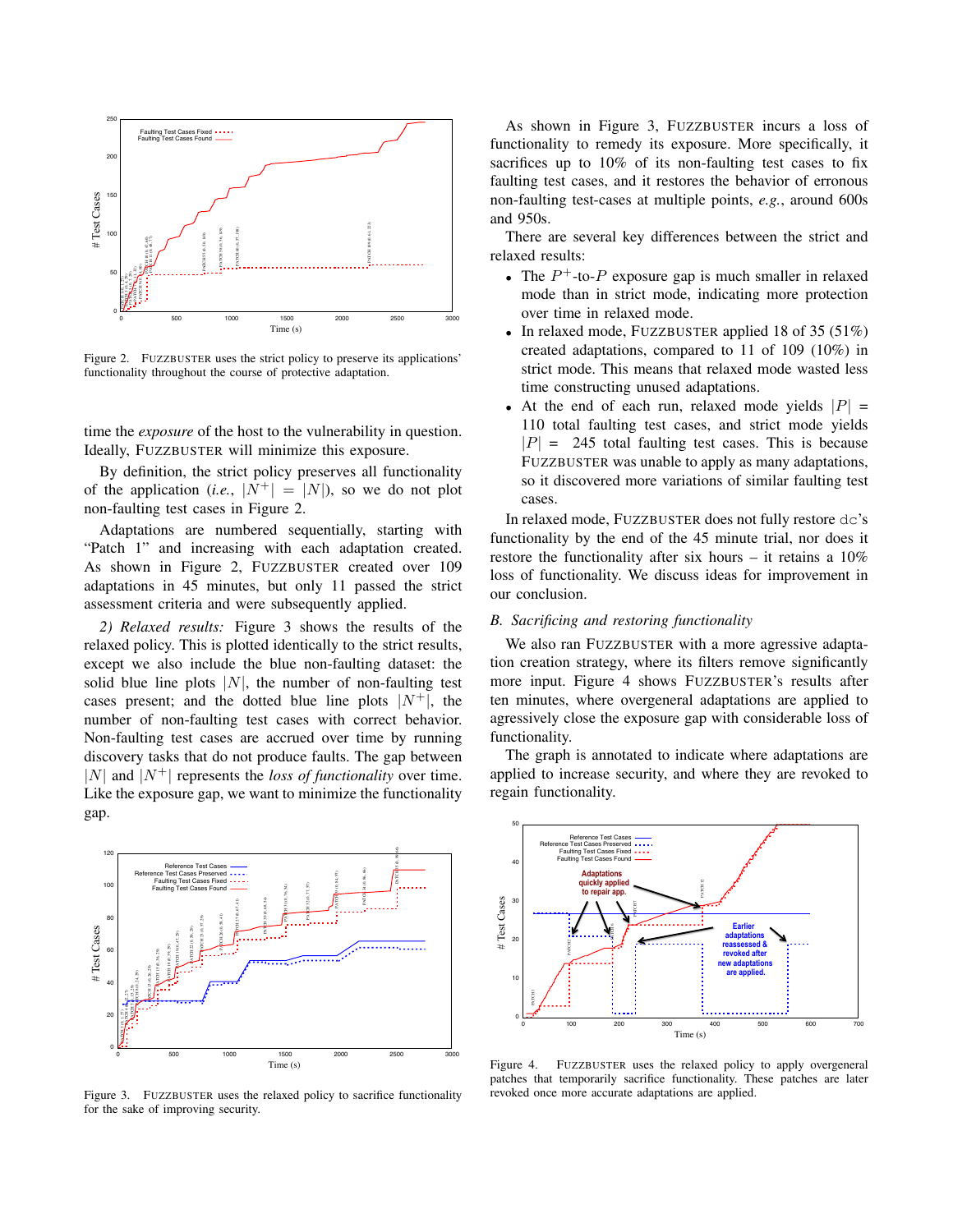## IV. RELATED WORK

As previously noted, the FUZZBUSTER approach has roots in fuzz-testing, a term first coined in 1988 applied to software security analysis [10]. It refers to invalid, random or unexpected data that is deliberately provided as program input in order to identify defects. Fuzz-testers— and the closely related "fault injectors"— are good at finding buffer overflow, XSS, denial of service (DoS), SQL injection, and format string bugs. They are generally not highly effective in finding vulnerabilities that do not cause program crashes, *e.g.*, encryption flaws and information disclosure vulnerabilities [11]. Moreover, existing fuzz-testing tools tend to rely significantly on expert user oversight, testing refinement and decision-making in responding to identified vulnerabilities.

FUZZBUSTER is designed both to augment the power of fuzz-testing and to address some of its key limitations. FUZZBUSTER fully automates the process of identifying seeds for fuzz-testing, guides the use of fuzz-testing to develop general vulnerability profiles, and automates the synthesis of defenses for identified vulnerabilities.

To date, several research groups have created specialized self-adaptive systems for protecting software applications. For example, both AWDRAT [12] and PMOP [13] used dynamically-programmed wrappers to compare program activities against hand-generated models, detecting attacks and blocking them or adaptively selecting application methods to avoid damage or compromises.

The CORTEX system [14] used a different approach, placing a dynamically-programmed proxy in front of a replicated database server and using active experimentation based on learned (not hand-coded) models to diagnose new system vulnerabilities and protect against novel attacks.

While these systems demonstrated the feasibility of the self-adaptive, self-regenerative software concept, they are closely tailored to specific applications and specific representations of program behavior. FUZZBUSTER provides a general approach to adaptive immunity that is not limited to a single class of application. FUZZBUSTER does not require detailed system models, but will work from highlevel descriptions of component interactions such as APIs or contracts. Furthermore, FUZZBUSTER's proactive use of intelligent, automatic fuzz-testing identifies possible vulnerabilities before they can be exploited.

## V. CONCLUSION AND FUTURE WORK

FUZZBUSTER is intended to discover vulnerabilities and then quickly refine and adapt its applications to prevent them from being exploited by attackers. This requires representing the quality of adaptations to help determine when to apply, forego, and remove adaptations.

We described three different types of test cases FUZZ-BUSTER uses for quality assessment and two different adaptation policies that utilize these test cases: (1) the strict policy only applies adaptations that preserve functionality and repair a specific subset of faulting test cases, and (2) the relaxed policy applies adaptations to remedy (in decending priority) reactive faults, proactive faults, and application functionality, sacrificing lower-priority factors to address higher-priority factors.

We presented a comparison of these policies and demonstrated that the relaxed policy provides better protection over time and is more efficient in using the adaptations created by FUZZBUSTER. We also showed that, under the relaxed policy, FUZZBUSTER will temporarily sacrifice application functionality to increase host security: it aggressively applies over-general adaptations and then when more-specific adaptations are developed, it revokes the initial adaptations to restore some functionality.

Next steps for improving FUZZBUSTER's adaptation policies include improving its ability to fully restore functionality to its adapted applications. In our experiments, FUZZBUSTER did not fully restore the functionality of the adapted applications under the relaxed adaptation policy. We are extending and improving FUZZBUSTER's refinement tools to ultimately provide more accurate adaptations that have less impact on application functionality. We will also provide FUZZBUSTER with domain knowledge (*e.g.*, input channel specifications, character sets, and grammars) to make refinement more efficient and accurate. The metrics described above— and illustrated in the graphs of our experimental results— have the added benefit of helping us evaluate our FUZZBUSTER design decisions in the future.

#### ACKNOWLEDGMENTS

This work was supported by DARPA and Air Force Research Laboratory under contract FA8650-10-C-7087. The views expressed are those of the author and do not reflect the official policy or position of the Department of Defense or the U.S. Government. Approved for public release, distribution unlimited.

#### **REFERENCES**

- [1] T. Kellerman, "Cyber-threat proliferation: Today's truly pervasive global epidemic," *Security Privacy, IEEE*, vol. 8, no. 3, pp. 70 –73, May-June 2010.
- [2] G. C. Wilshusen, "Cyber threats and vulnerabilities place federal systems at risk: Testimony before the subcommittee on government management, organization and procurement," United States Government Accountability Office, Tech. Rep., May 2009.
- [3] "Metasploit framework penetration testing software." [Online]. Available: http://www.metasploit.com
- [4] "Inguma." [Online]. Available: http://inguma-framework.org/ projects/inguma
- [5] D. J. Musliner, J. M. Rye, D. Thomsen, D. D. McDonald, and M. H. Burstein, "Fuzzbuster: Towards adaptive immunity from cyber threats," in *1st Awareness Workshop at the Fifth IEEE International Conference on Self-Adaptive and Self-Organizing Systems*, October 2011.